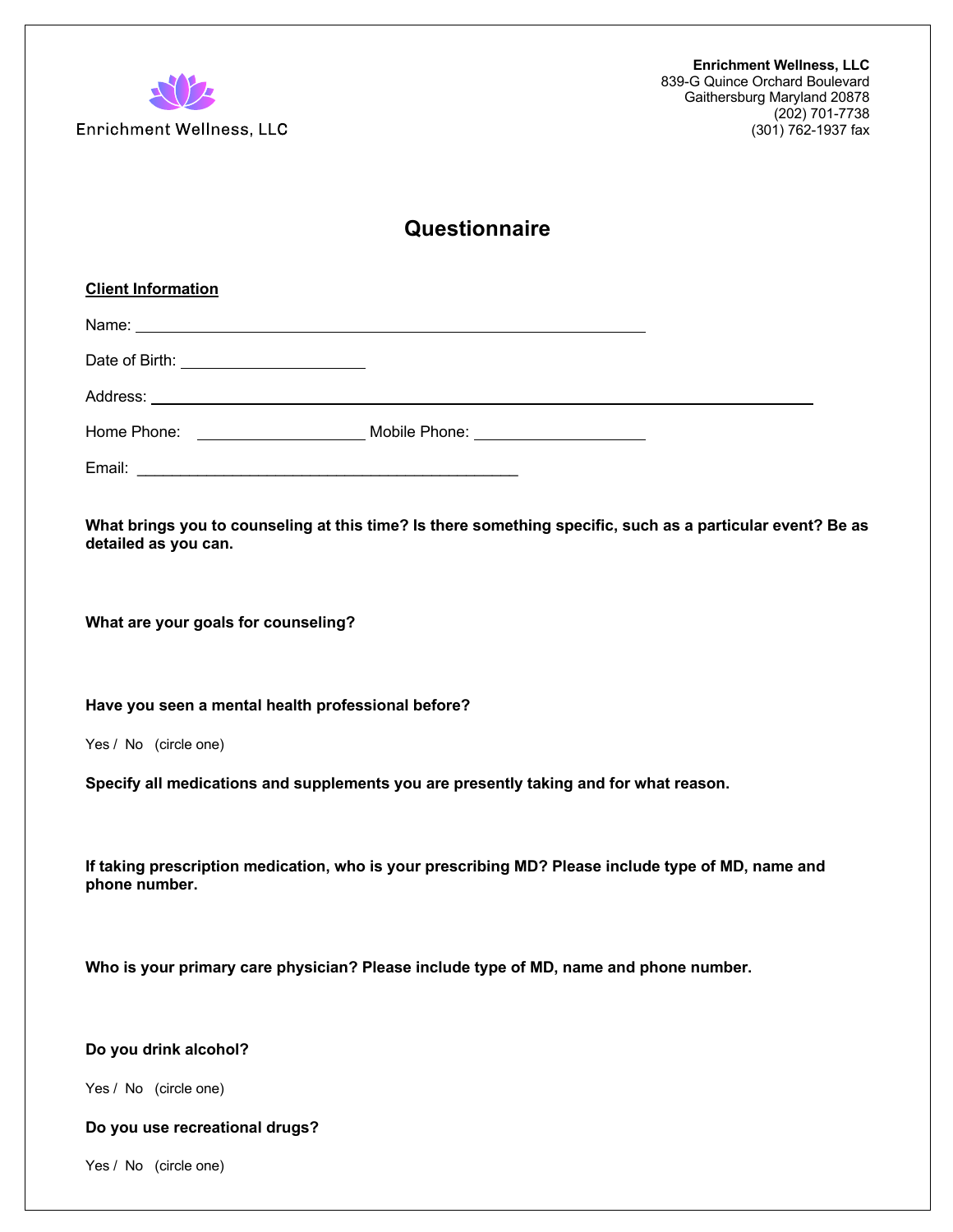

**Enrichment Wellness, LLC** 

**Enrichment Wellness, LLC** 839-G Quince Orchard Boulevard Gaithersburg Maryland 20878 (202) 701-7738 (301) 762-1937 fax

### **Do you have suicidal thoughts?**

Yes / No (circle one)

#### **Have you ever attempted suicide?**

Yes / No (circle one)

Yes / No (circle one)

Yes No

#### **Have you ever been hospitalized for a psychiatric issue?**

Yes / No (circle one)

### **Is there a history of mental illness in your family?**

Yes / No (circle one)

**If you are in a relationship, please describe the nature of the relationship and months or years together.** 

**Describe your current living situation. Do you live alone, with others, with family, etc?**

**What is your level of education? Highest grade/degree and type of degree.** 

**What is your current occupation? What do you do? How long have you been doing it?** 

## **Please check any of the following you have experienced in the past six months**

 Increased appetite Decreased appetite Trouble concentrating Difficulty sleeping Excessive sleep Low motivation Isolation from others Fatigue/low energy Low self-esteem

 Depressed mood Tearful or crying spells Anxiety Fear Hopelessness Panic **Other**